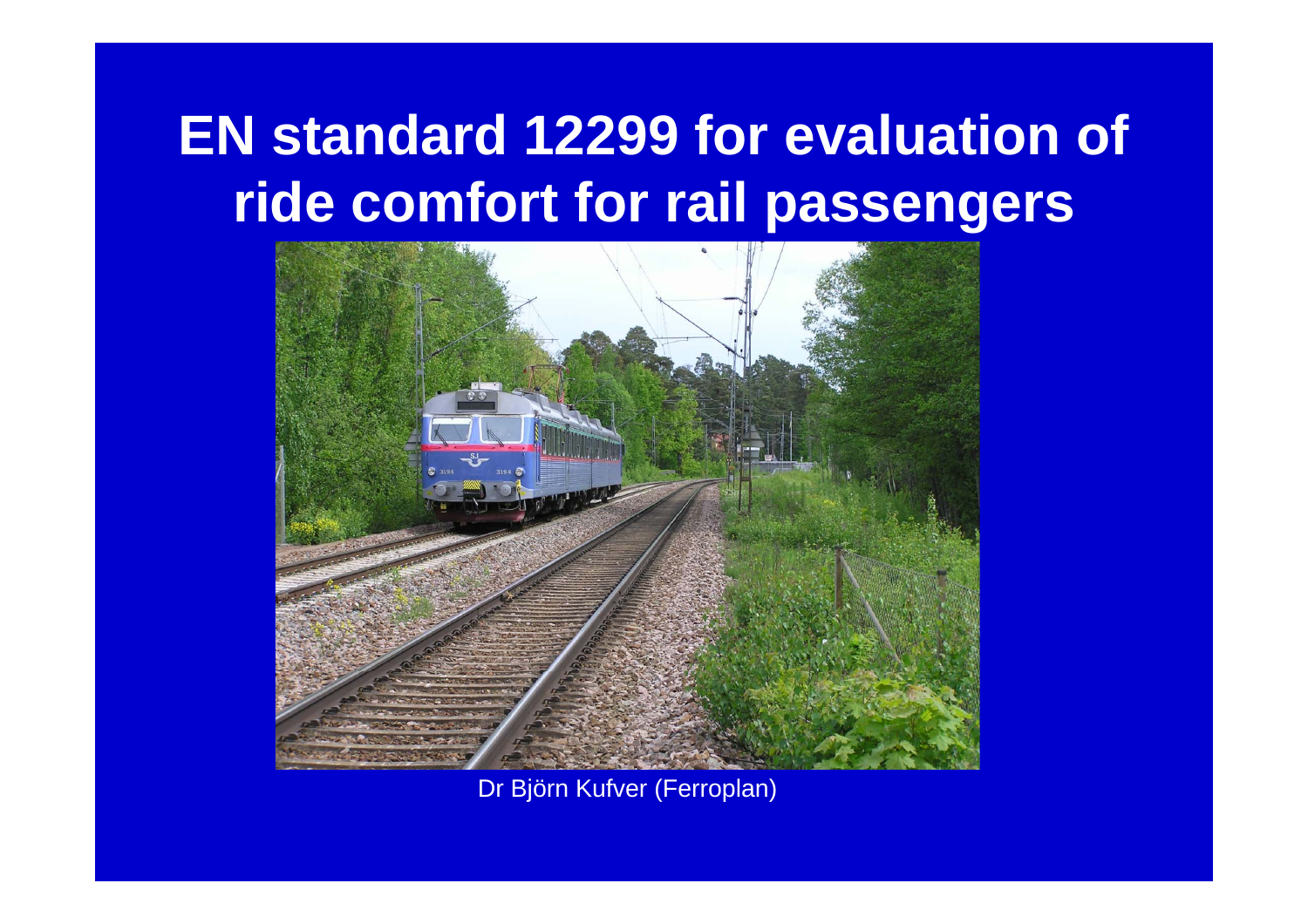### **Contents**

- Introduction / Background (1)
- $\bullet~$  Basic principles in the CEN comfort standard (1)
- $\bullet$  -Mean comfort standard method  $N_{MV}^{-}(4)$
- Continuous comfort  $C_{Cx}$ ,  $C_{Cy}$  and  $C_{Cz}$  (1)
- $\bullet$  Mean comfort complete methods  $N_{V\!A}$  and  $N_{V\!D}^{}(\mathsf{2})$
- Comfort on discrete events  $P_{\rm DE}^{}\left(5\right)$
- $\bullet~$  Comfort on curve transitions  $P_{\textrm{CT}}^{\textrm{}}\left(3\right)$
- Discussion and conclusions (5)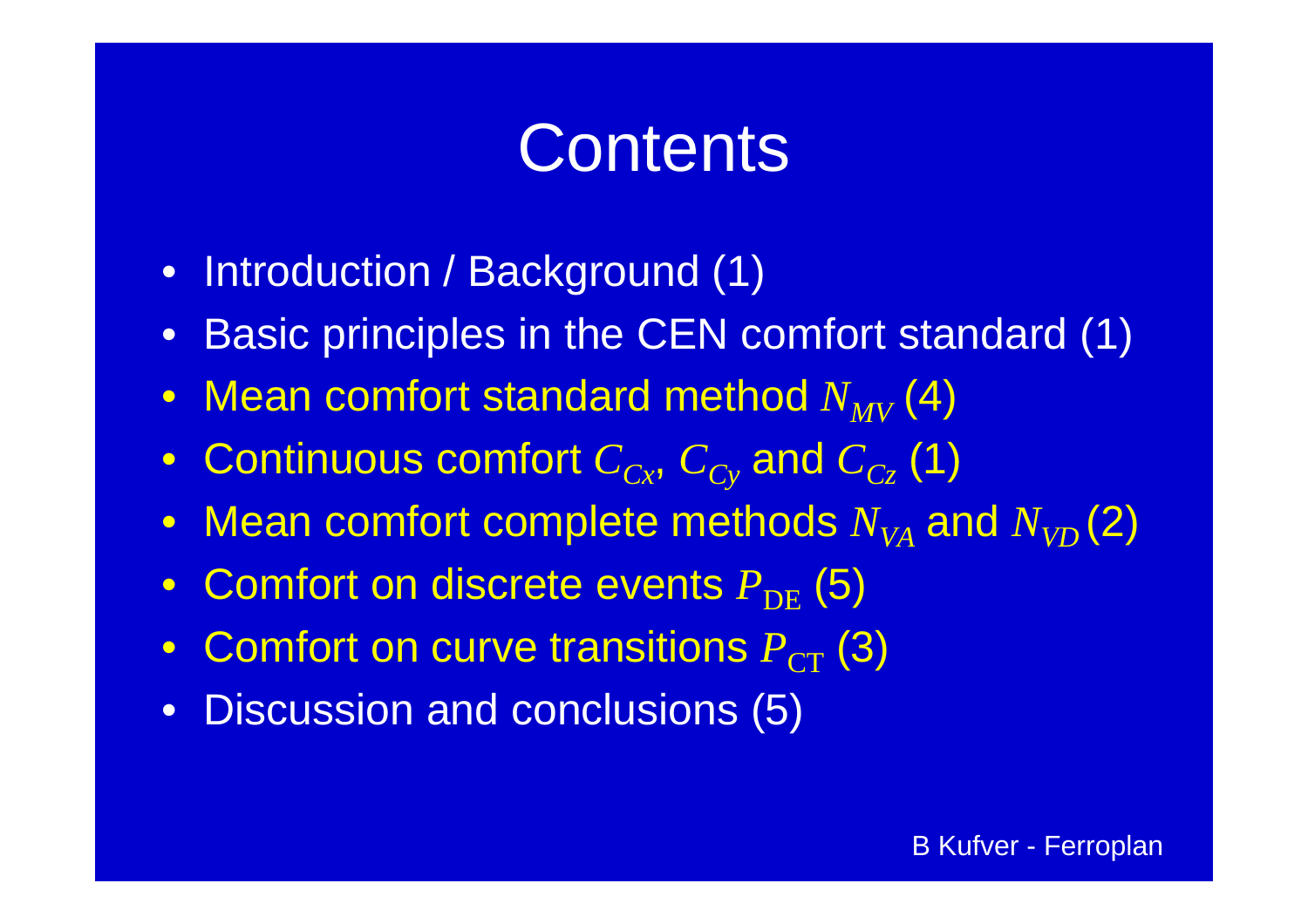### Introduction - 1

- The European Committee for Standardization (CEN) -Technical Committee TC256 - European standards for the railway sector
- $\bullet$  1999 - a European prestandard for comfort evaluation ENV 12299
- $\bullet$ The research was conducted by UIC (ORE) and BRR
- $\bullet$  Revision – performed by experts from France, Germany, Italy, Sweden
- $\bullet$ A new standard EN 12299 was published in 2009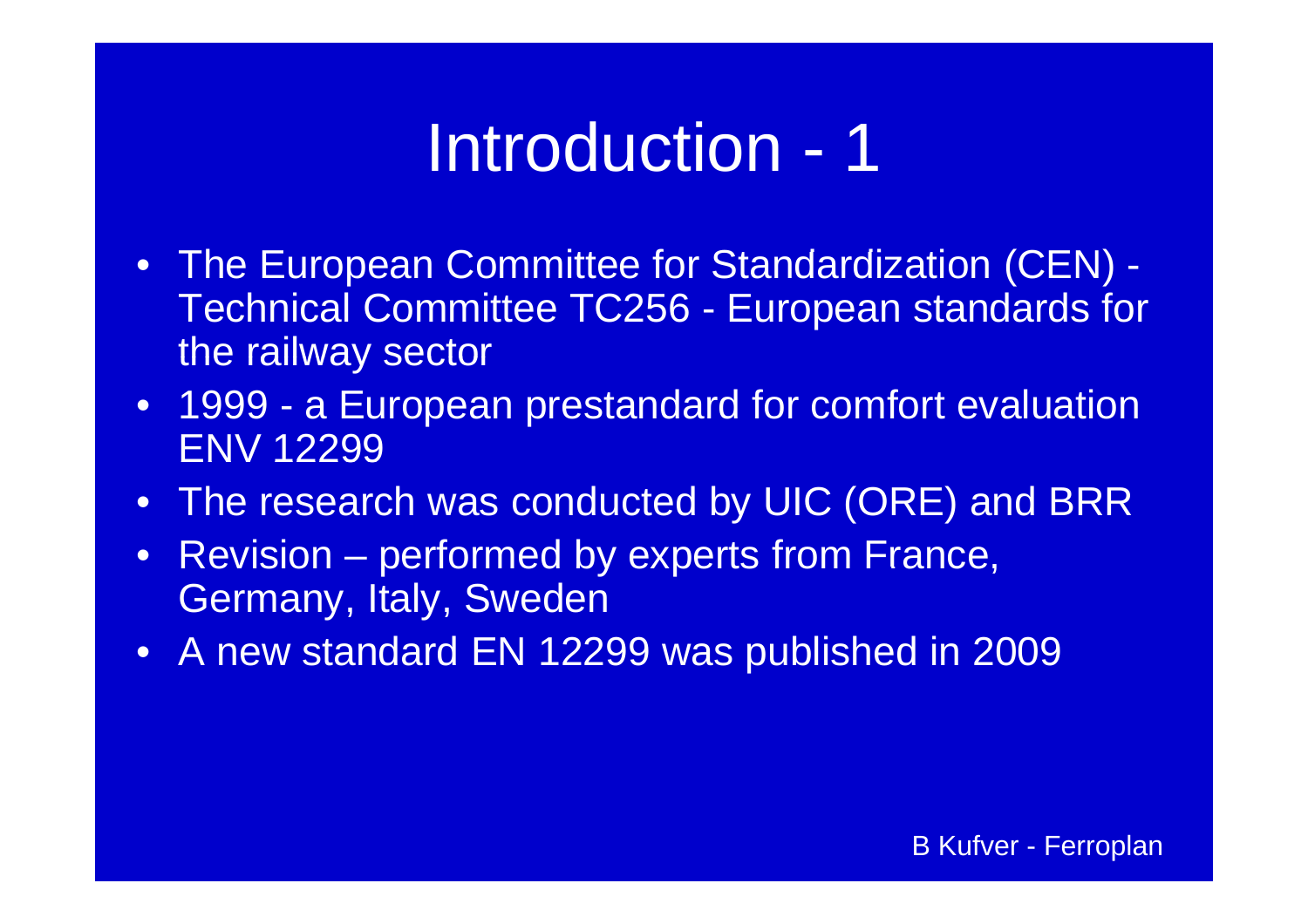### Basic principles - 1

- $\bullet$ • Indirect measurements
- $\bullet$ Accelerometers and gyros – vehicle body
- $\bullet$  Vehicle conditions – $-$  accelerometer positions – test speed – test sections – time intervals
- $\bullet$ Full scale tests (and computer simulations)
- •Low-pass or band-pass filtering
- •Statistical post-processing
- $\bullet$ Scales / interpretation of results
- •Ride comfort as such / vehicle assessment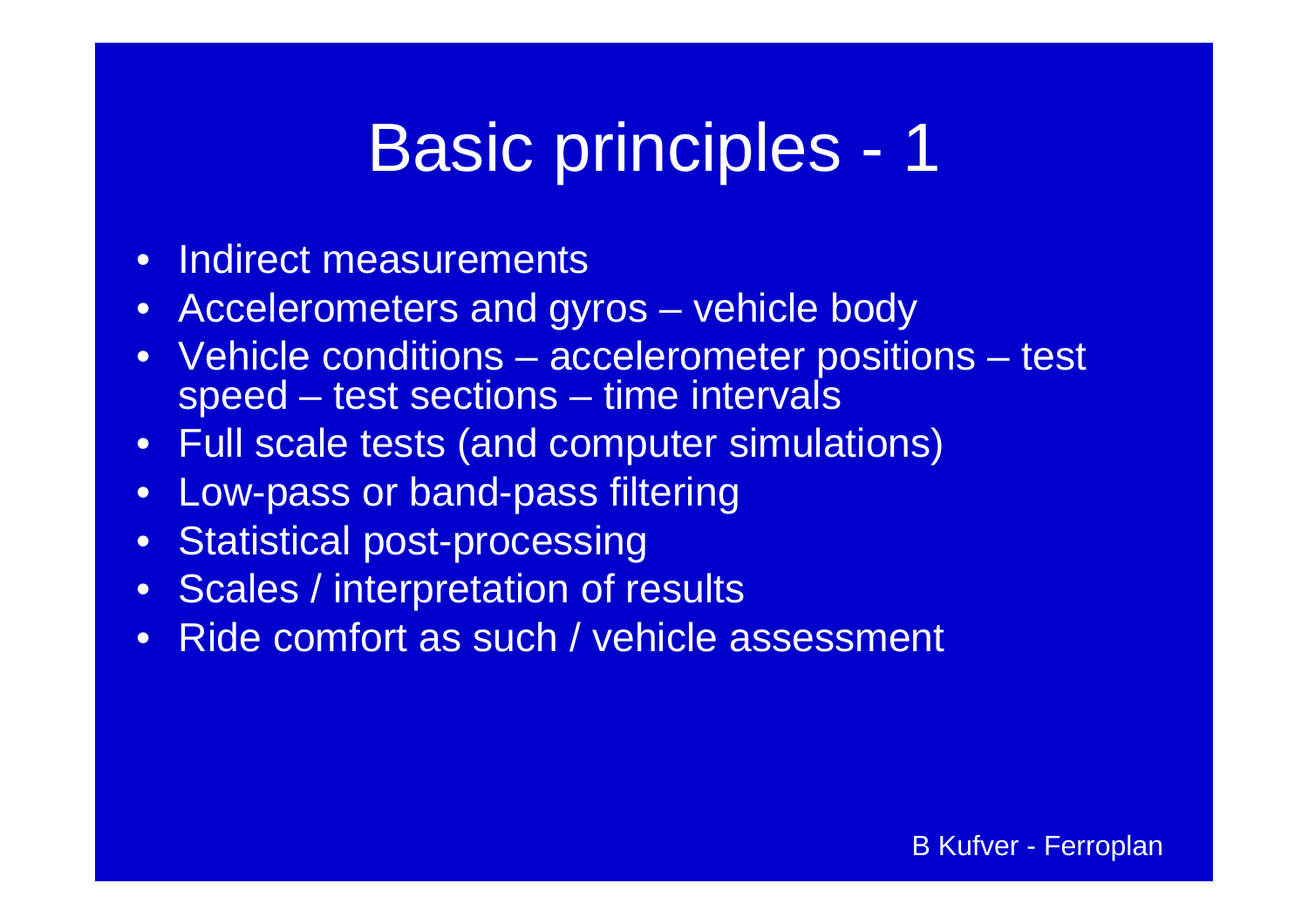- $\bullet$ Validated for seated passengers (UIC / ORE) /
- •Calculated for a 5-minute run
- •Measurements in the floor
- •Accelerations in *x-*, *y-*, and *z-*directions
- •Band-passed filtered signals 0.4-100 Hz
- •… validated for fairly straight tracks
- 3 \* 60 5-second rms-values
- •95 percentile (4<sup>th</sup> highest value) from each direction

$$
N_{MV} = 6 \cdot \sqrt{(a_{XPS5}^{W_d})^2 + (a_{YPS5}^{W_d})^2 + (a_{ZPS5}^{W_b})^2}
$$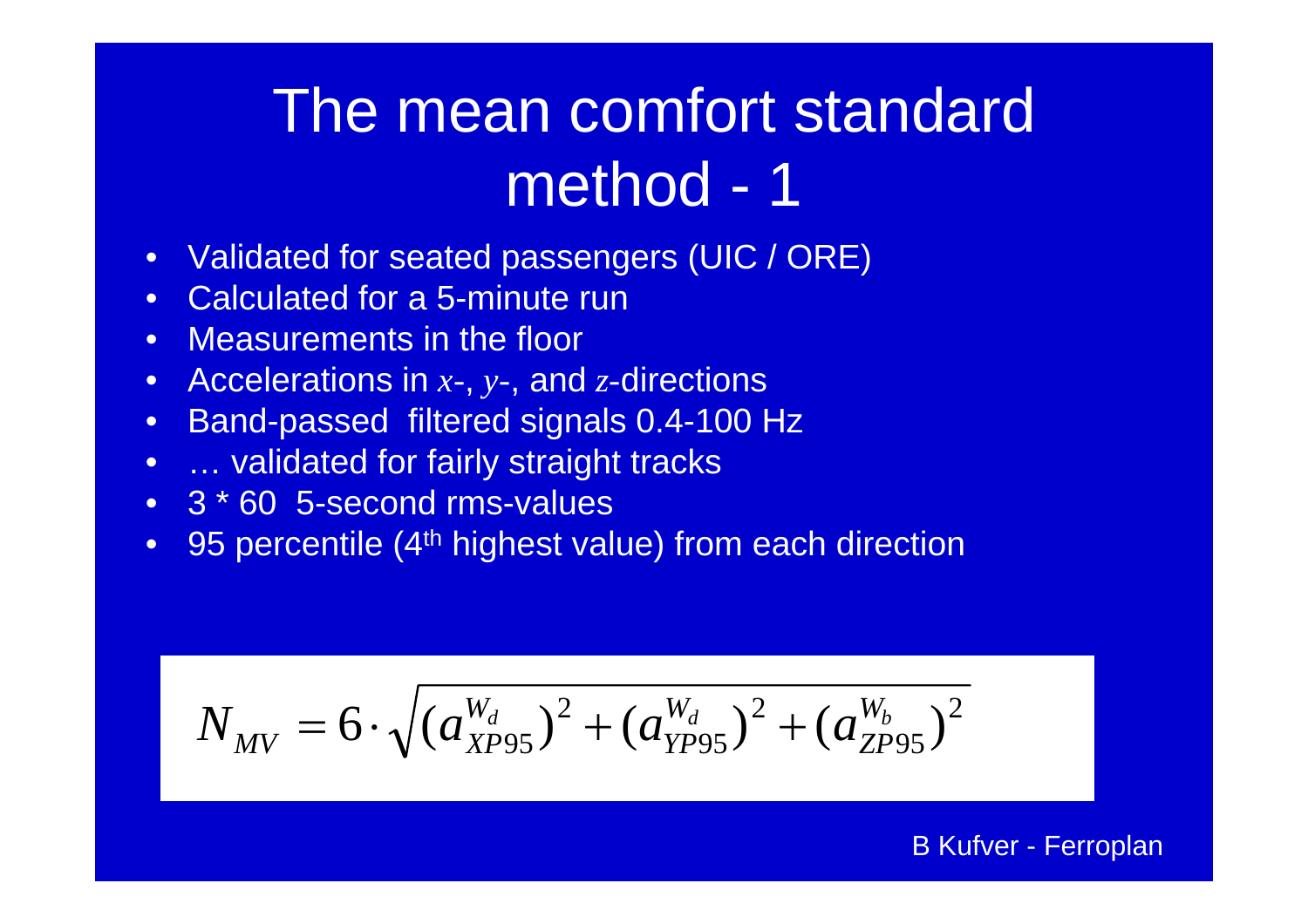Evaluation scale for  $N_{MV}\!\!$ 

| $N_{MV}$ < 1.5                        | Very comfortable   |
|---------------------------------------|--------------------|
| $1.5 \leq N_{MV}$ < 2.5   Comfortable |                    |
| $2.5 \le N_{MV}$ < 3.5   Medium       |                    |
| $3.5 < N_{MV} < 4.5$                  | Uncomfortable      |
| $N_{MV} > 4.5$                        | Very uncomfortable |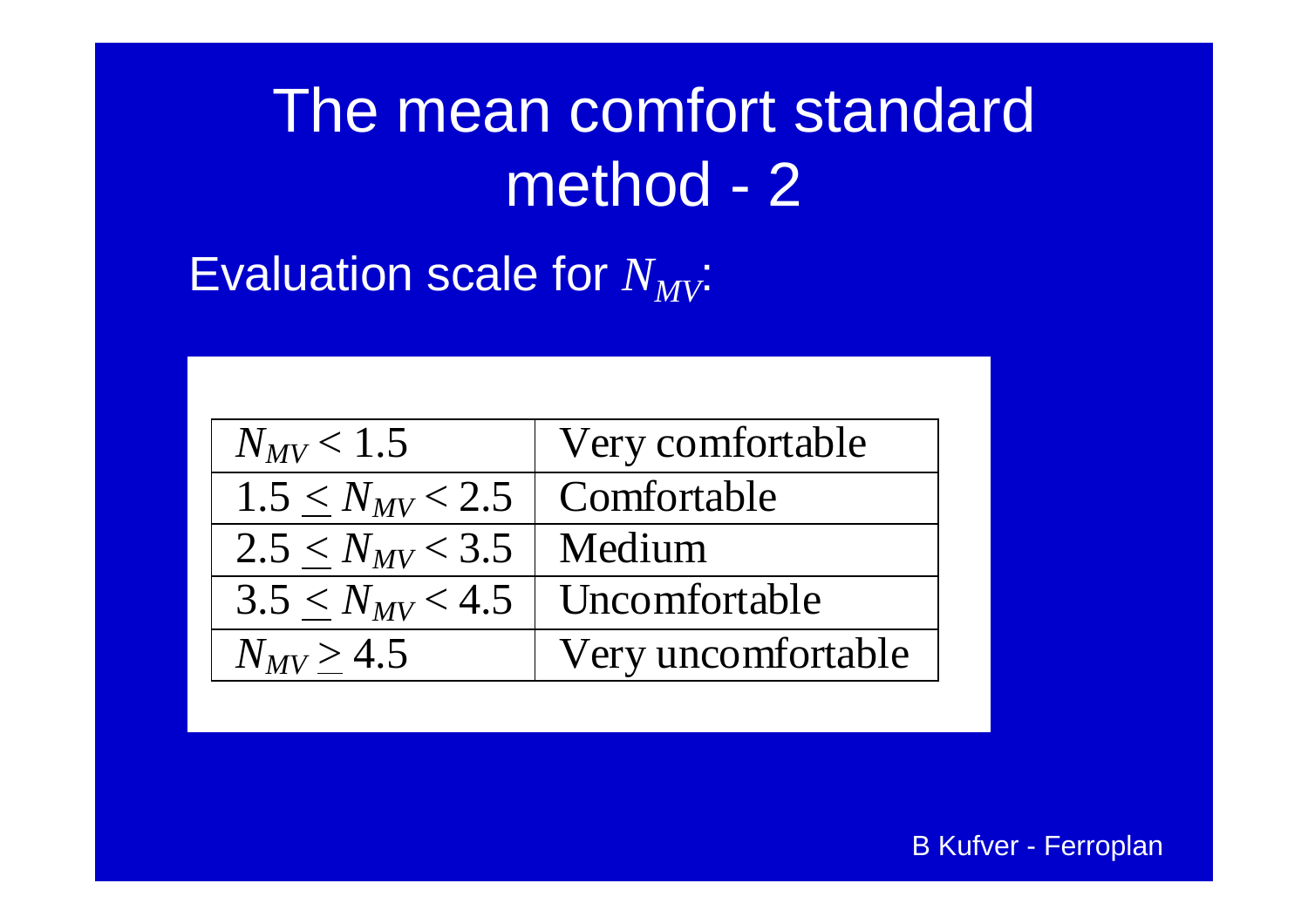- •• Certain similarities with ISO 2631 evaluation
- •The controversial point is the 95 percentiles
- •In each direction only 1 (of 60) 5-second rms-values is used

Table 1: Three hypothetical five-minute vibration patterns for one direction (each of sixty five-second rms values,  $m/s<sup>2</sup>$ ).

|          | First highest rms value | 2 <sup>nd</sup> | $\gamma$ rd | $\lambda$ $\mu$ | $\mathcal{L}^{\text{III}}$ | ∙u. | 60 |
|----------|-------------------------|-----------------|-------------|-----------------|----------------------------|-----|----|
| Series A |                         |                 |             | $0.3$           |                            |     |    |
| Series B | $\Omega$ 3              |                 |             | 0.3             | 0.3                        |     |    |
| Series C | () Q                    |                 |             | 0.3             | 0.3                        |     |    |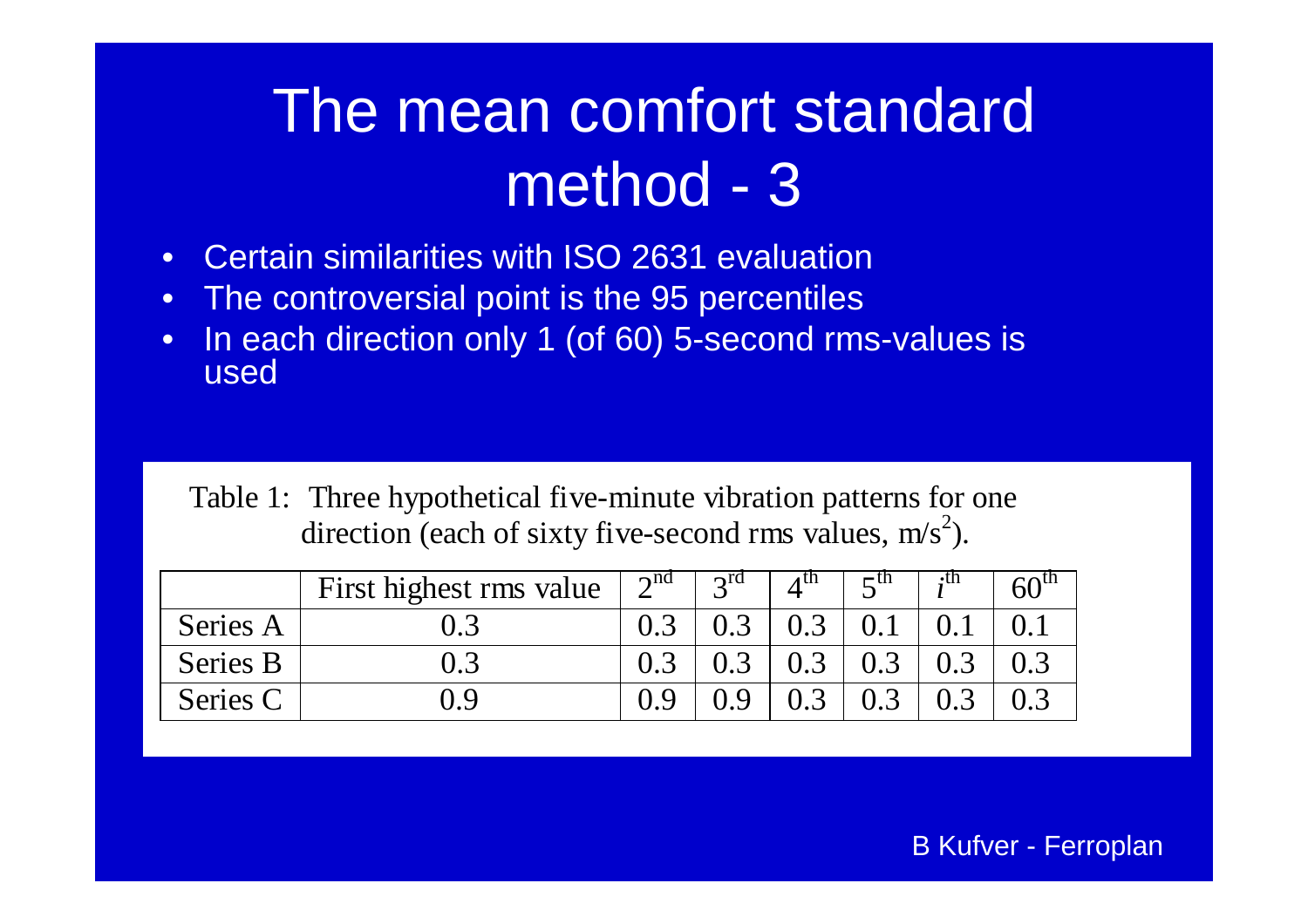- The 95 percentiles in *x-*, *y -*, and *z-*directions, respectively, may occur during three different 5 second intervals.
- $\bullet~$  The final  $N_{MV}$ -value cannot be well correlated to local track condition (since the critical lateral  $y\text{-}$ value and the critical vertical *z-*value may be located several kilometres apart.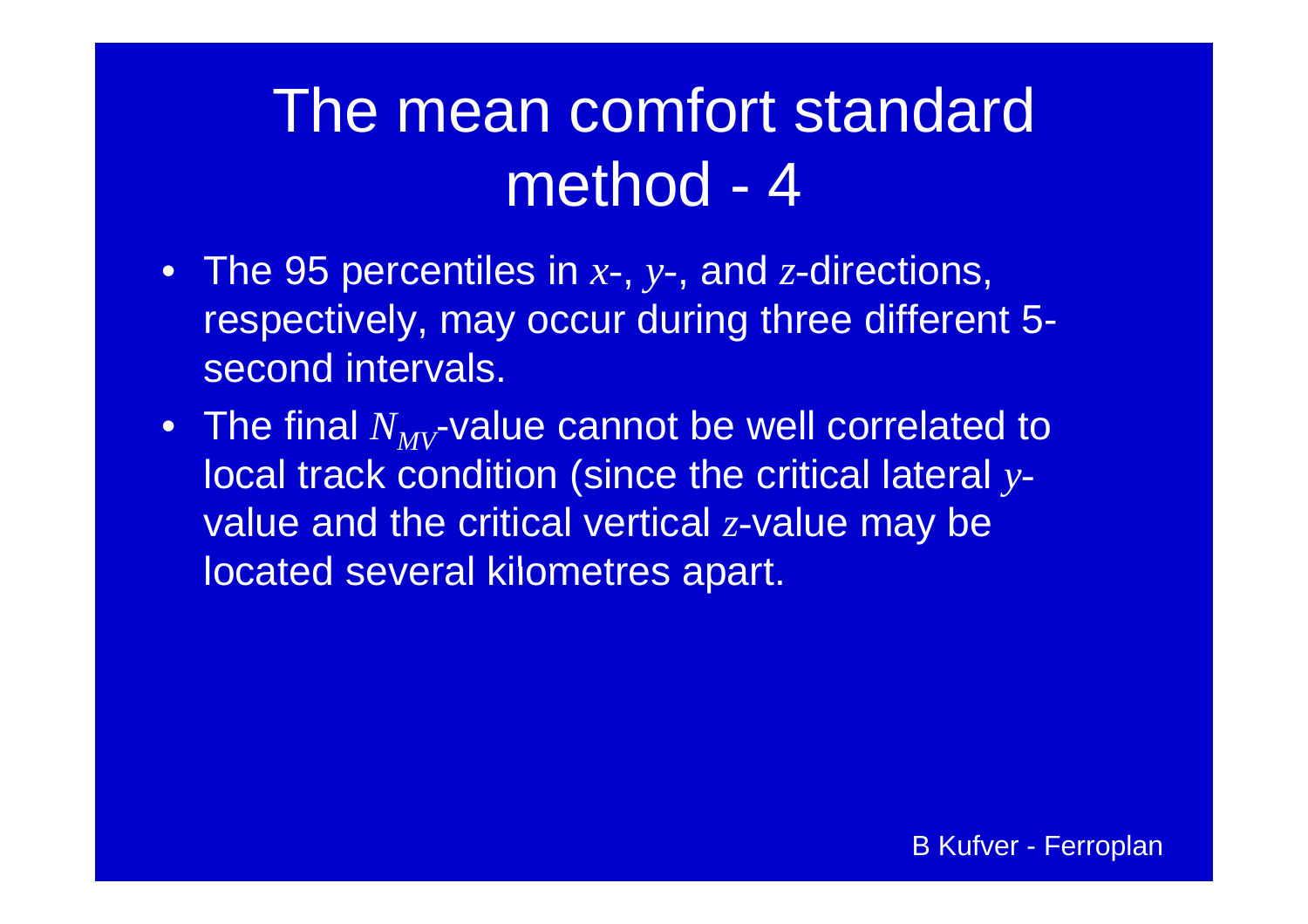# Continuous comfort  $C_{Cx}$ ,  $C_{Cy}$  and  $C_{Cz}$

- Since  $N_{MV}$  is based on only 3 of 180 rms-vales, there is a<br>substantial loss of information.
- • The CEN working group recommends that all 180 values are presented in the test report, as three time series: Continuous Comfort.
- A preliminary scale is suggested for evaluation of individual rms-values

Table 1: Preliminary scale for the  $C_{Cy}(t)$  and  $C_{Cz}(t)$  comfort indexes.

| $C_{Cy}(t)$ , $C_{Cz}(t)$ < 0.20 m/s <sup>2</sup>                                                    | Very comfortable |  |  |
|------------------------------------------------------------------------------------------------------|------------------|--|--|
| $\frac{1}{1000}$ m/s <sup>2</sup> $\leq C_{Cv}(t)$ , $C_{Cz}(t)$ < 0.30 m/s <sup>2</sup> Comfortable |                  |  |  |
| $0.30 \text{ m/s}^2 \leq C_{Cv}(t), C_{Cz}(t) < 0.40 \text{ m/s}^2$ Medium                           |                  |  |  |
| $C_{Cv}(t)$ , $C_{Cz}(t) \ge 0.40$ m/s <sup>2</sup>                                                  | Less comfortable |  |  |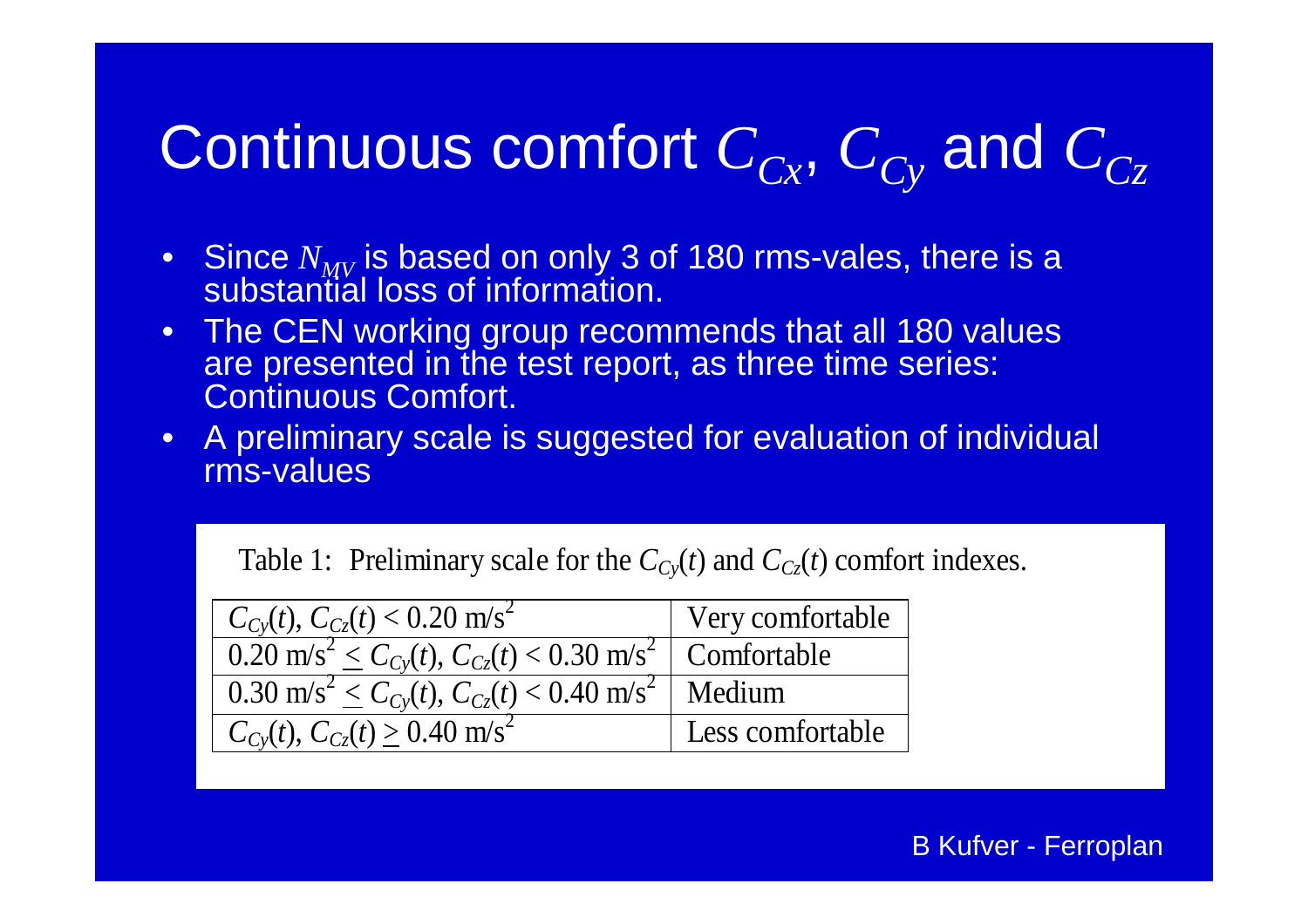## The mean comfort complete methods - 1

- The  $N_{\rm V\!A}$  method takes vibrations both at the floor and at the seat into account.
- Floor: vertical direction
- Seat pan: lateral and vertical directions
- Seat back: longitudinal direction
- Based on 95 percentiles
- More cumbersome to use, both in real tests and computer experiments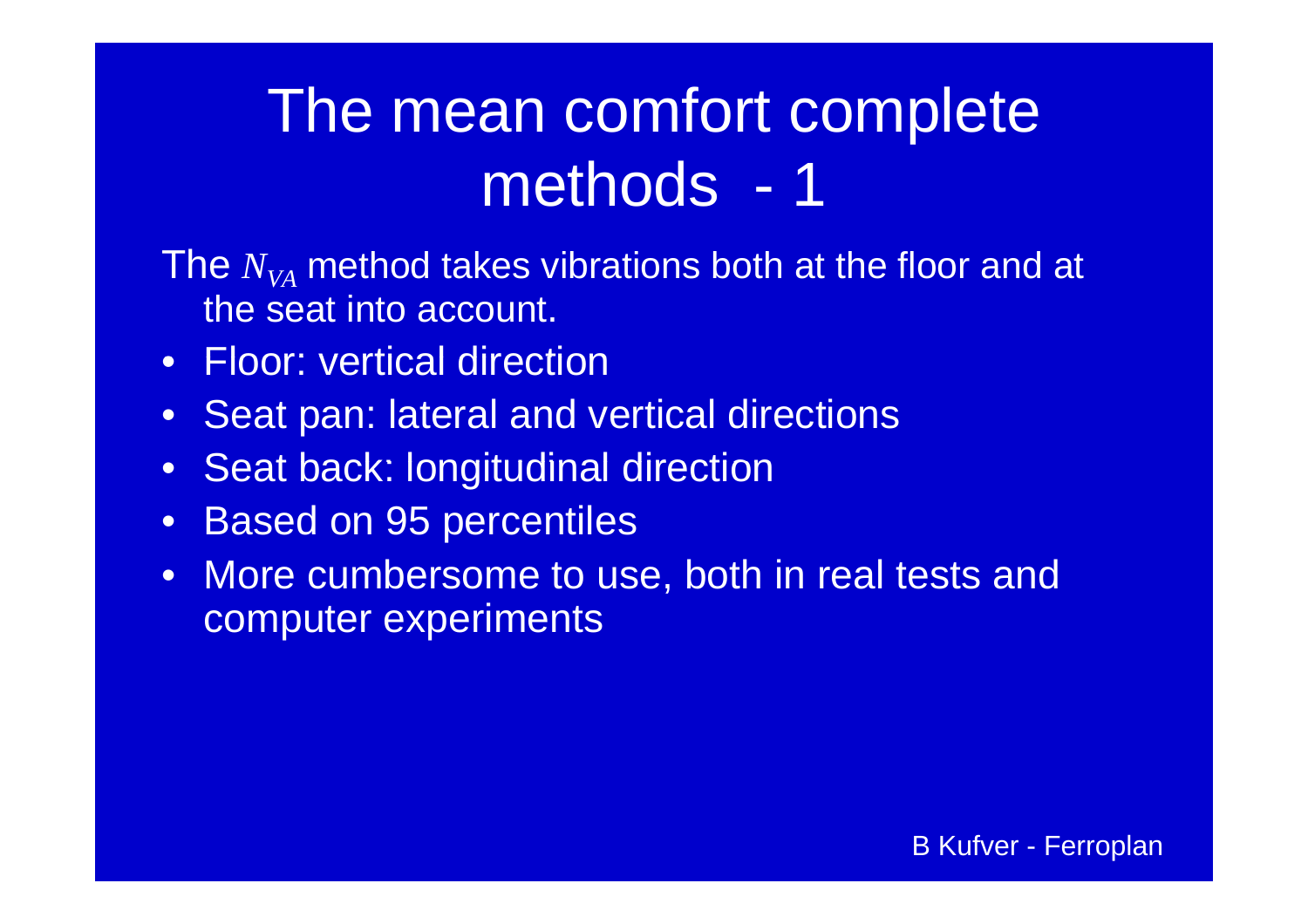### The mean comfort complete methods - 2

The  $N_{\mathrm{VD}}$  method is validated for standing passengers.

- Floor: *x-, y-, z-*directions, median values
- Floor: lateral  $y$ -direction, maximum value
- Too sensitive to outliers ? (ORE)
- Maximum value replaced with 95 percentile (ORE)

Both "complete methods"  $N_{VA}$  and  $N_{VD}$  have the same<br>disadvantages as the "standard method"  $N_{MV}$ disadvantages as the "standard method"  $N_{MV}$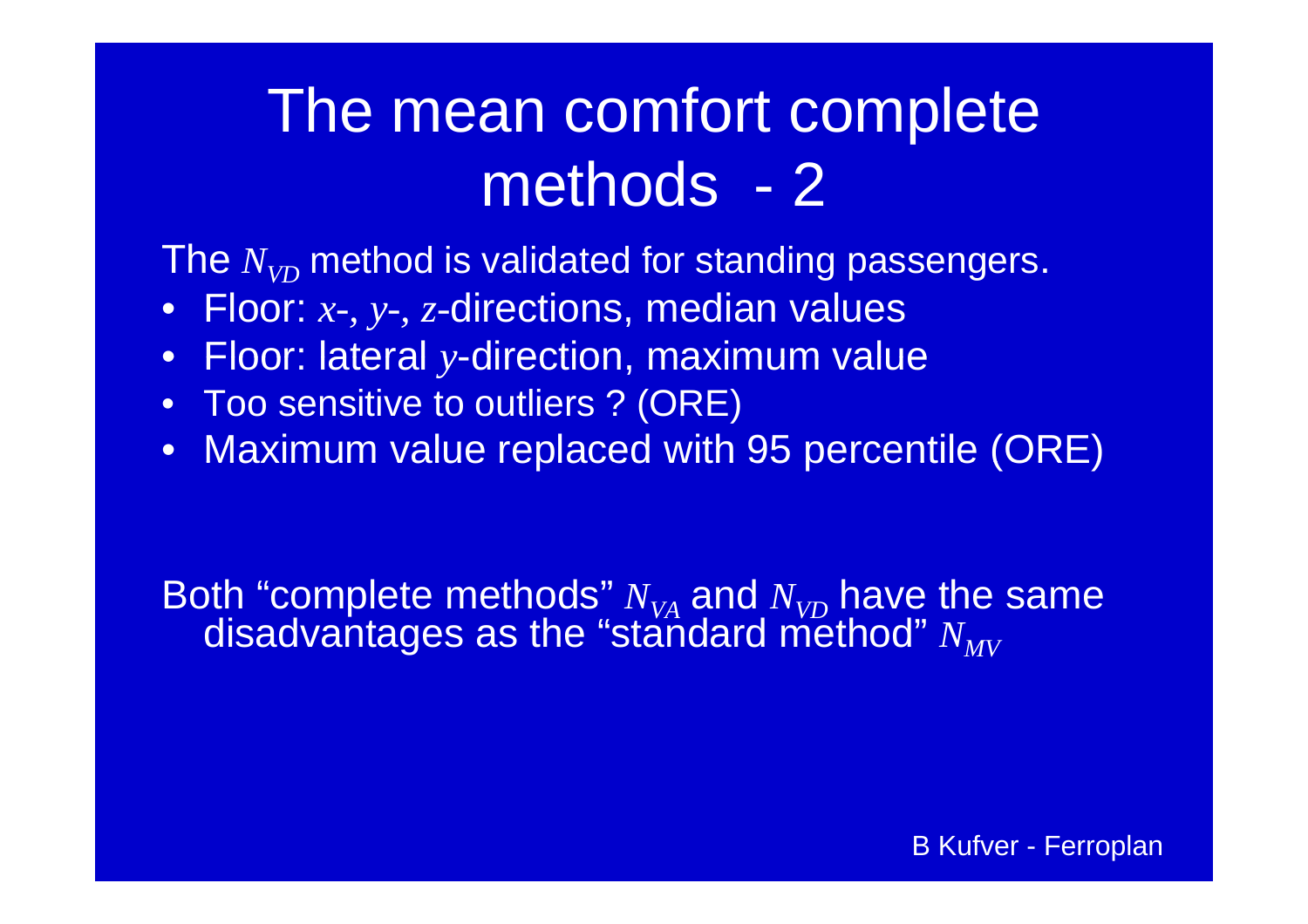#### Comfort on Discrete Events  $P_{\rm DE}$ 1

Validated for seated and standing passengers (BRR, additional tests conducted by UIC/ERRI) Voting by test subjects on <sup>a</sup> scale

- Very comfortable
- Comfortable
- Acceptable
- Uncomfortable
- Very uncomfortable

Quantifies the percentage who voted "Uncomfortable" or "Very uncomfortable"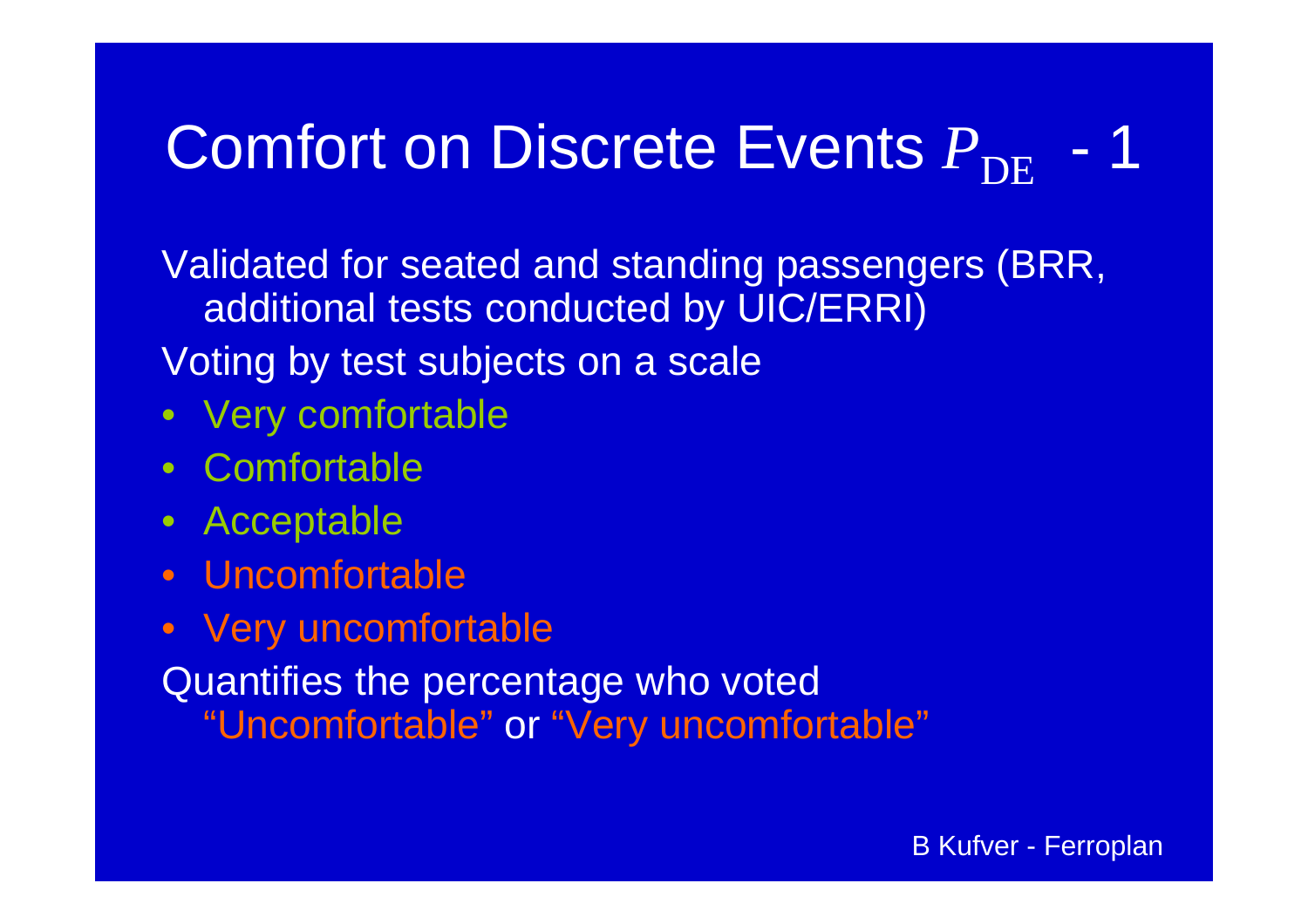#### Comfort on Discrete Events  $P_{\rm DE}$ 2

Discomfort was found on large track irregularities (Discrete Events;  $P_\mathsf{DE}$ ) and on short transition curves (Curve Transitions;  $P_{\mathrm{CT}}$ )

- $P_{\rm DE}$  is derived from conditions on straight track and circular curves (based on a manual selection of peak-to-peak patterns of the lateral acceleration)
- Mean lateral acceleration (due to curvature and cant)
- $\bullet$ Peak-to-peak lateral acceleration

$$
P_{\rm DE} = \max\left[16.62 \cdot \ddot{y}_{\rm pp} + 27.01 \cdot |\ddot{y}_{\rm mean}| - 37.0;0\right]
$$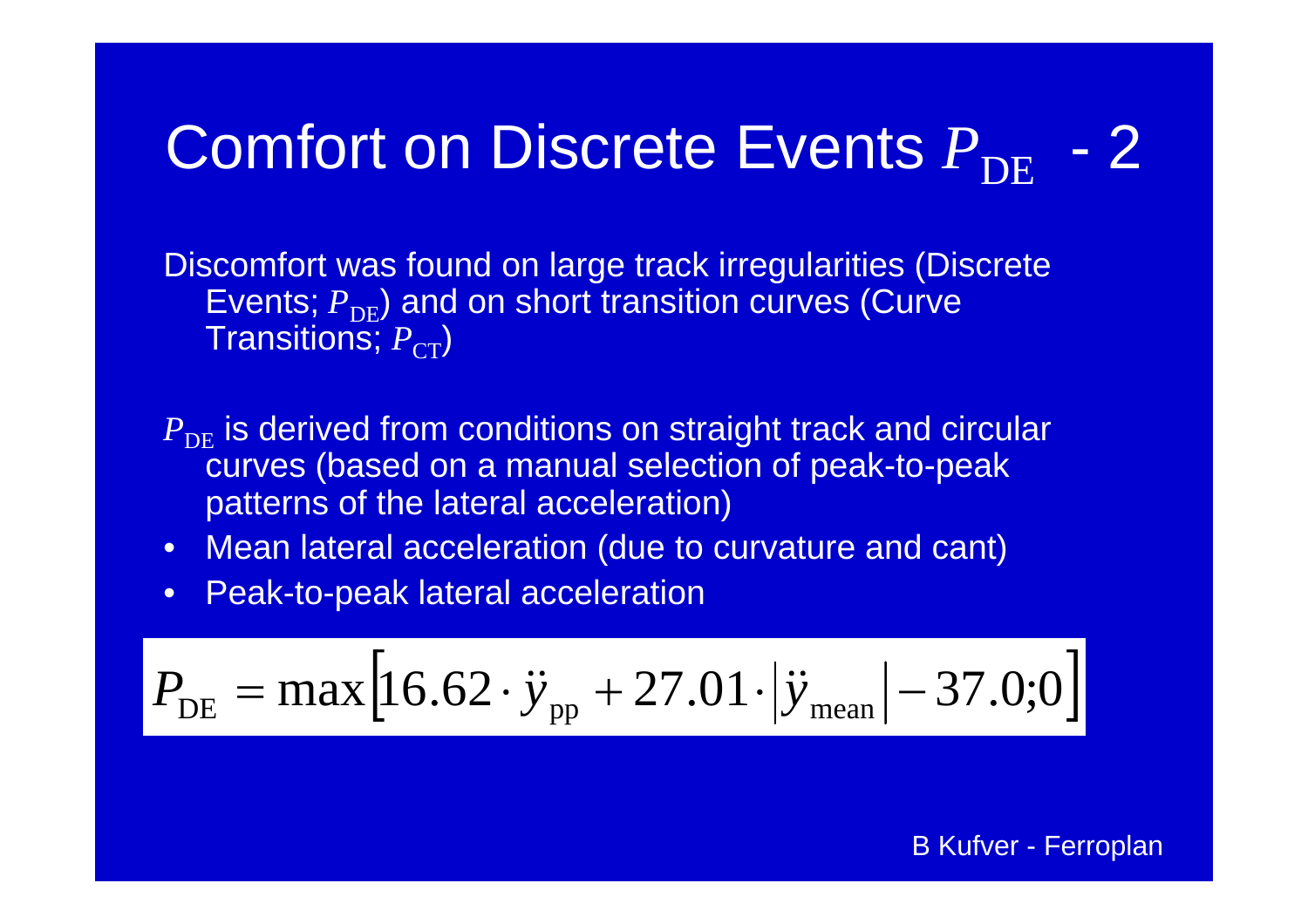#### Comfort on Discrete Events  $P_{DE}$ 3

ERRI suggested a more automatic evaluation of Discrete Events  $(P_{\overline{DE}})$  based on continuous evaluation of several si gnals

$$
\left|\ddot{y}_{2s}(t)\right| = \frac{1}{T} \left| \int_{t-\frac{T}{2}}^{t+\frac{T}{2}} \ddot{y}_{P, Wp}^*(\tau) d\tau \right|
$$

$$
\ddot{y}_{\text{pp}}(t) = \max\left(\ddot{y}_{\text{P},\text{Wp}}^*(\tau), \tau \in \left]t - \frac{T}{2}, t + \frac{T}{2}\right], -\min\left(\ddot{y}_{\text{P},\text{Wp}}^*(\tau), \tau \in \left[t - \frac{T}{2}, t + \frac{T}{2}\right]\right)
$$

$$
P_{\rm DE}(t) = \max[16.62 \cdot \ddot{y}_{\rm pp}(t) + 27.01 \cdot |\ddot{y}_{\rm 2s}(t)| - 37.0;0]
$$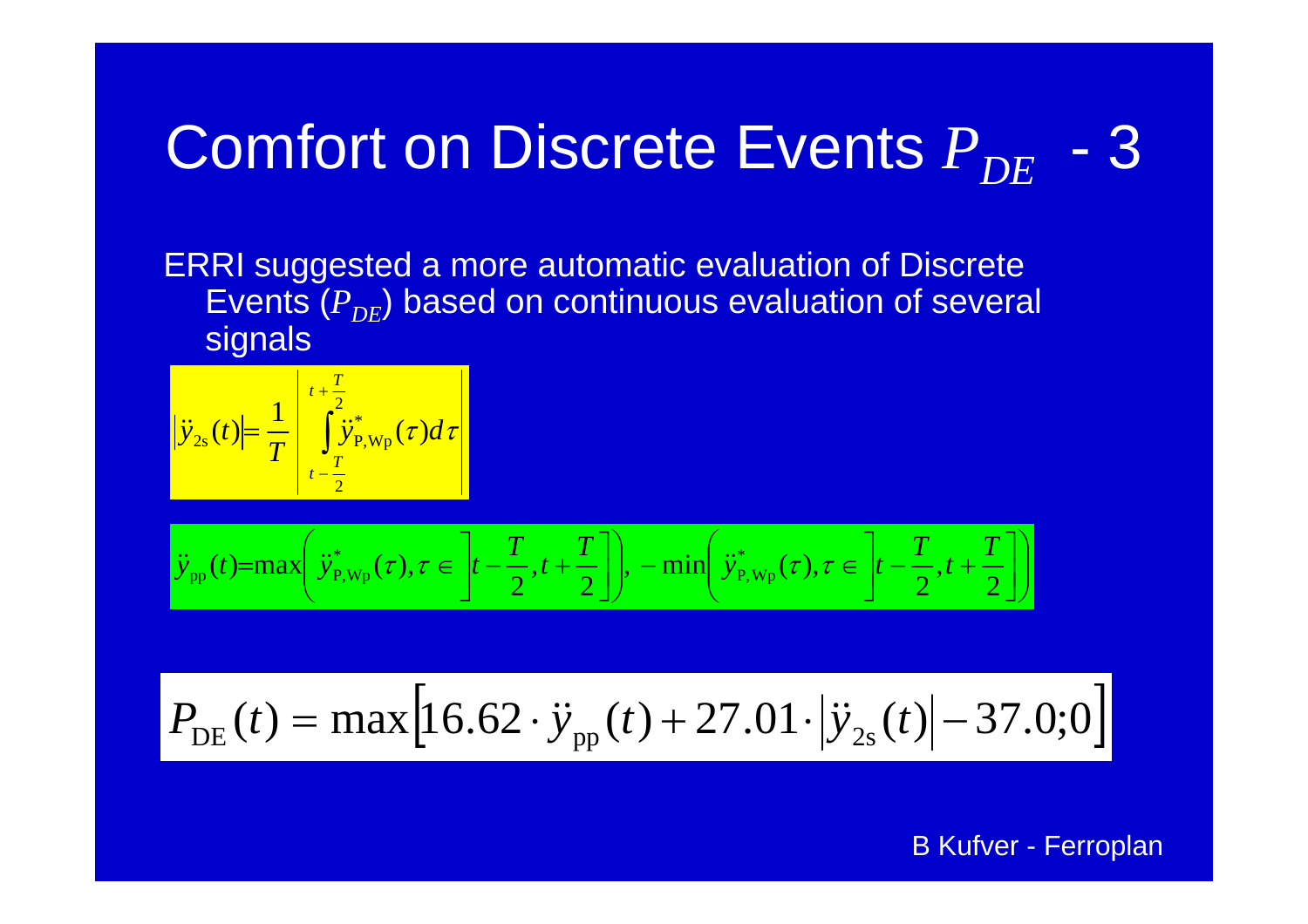#### Comfort on Discrete Events  $P_{\rm DE}$ 4

For the assessment of a particular local event (which will affect the two-second sliding window during more than 2 seconds), the local maximum of  ${P}_{\rm{DE}}(t)$  shall be used)

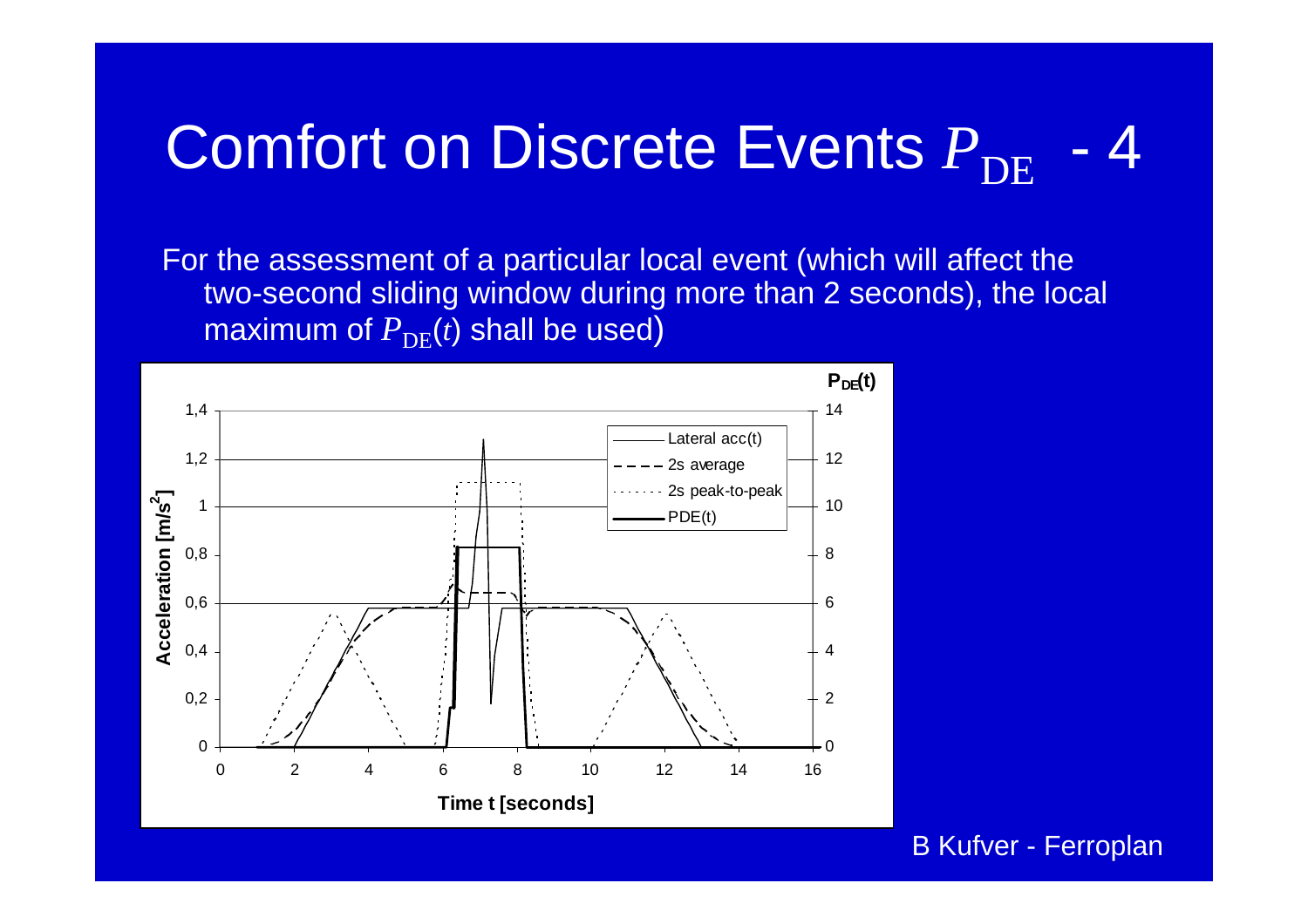#### Comfort on Discrete Events  $P_{\rm DE}$ 5

Originally, the  $P_{\text{DE}}$  functions were derived and validated for circular curves and straight track only.  $P_{\text{DE}}$  > 0 may be found in short transition curves without large track irregularities.

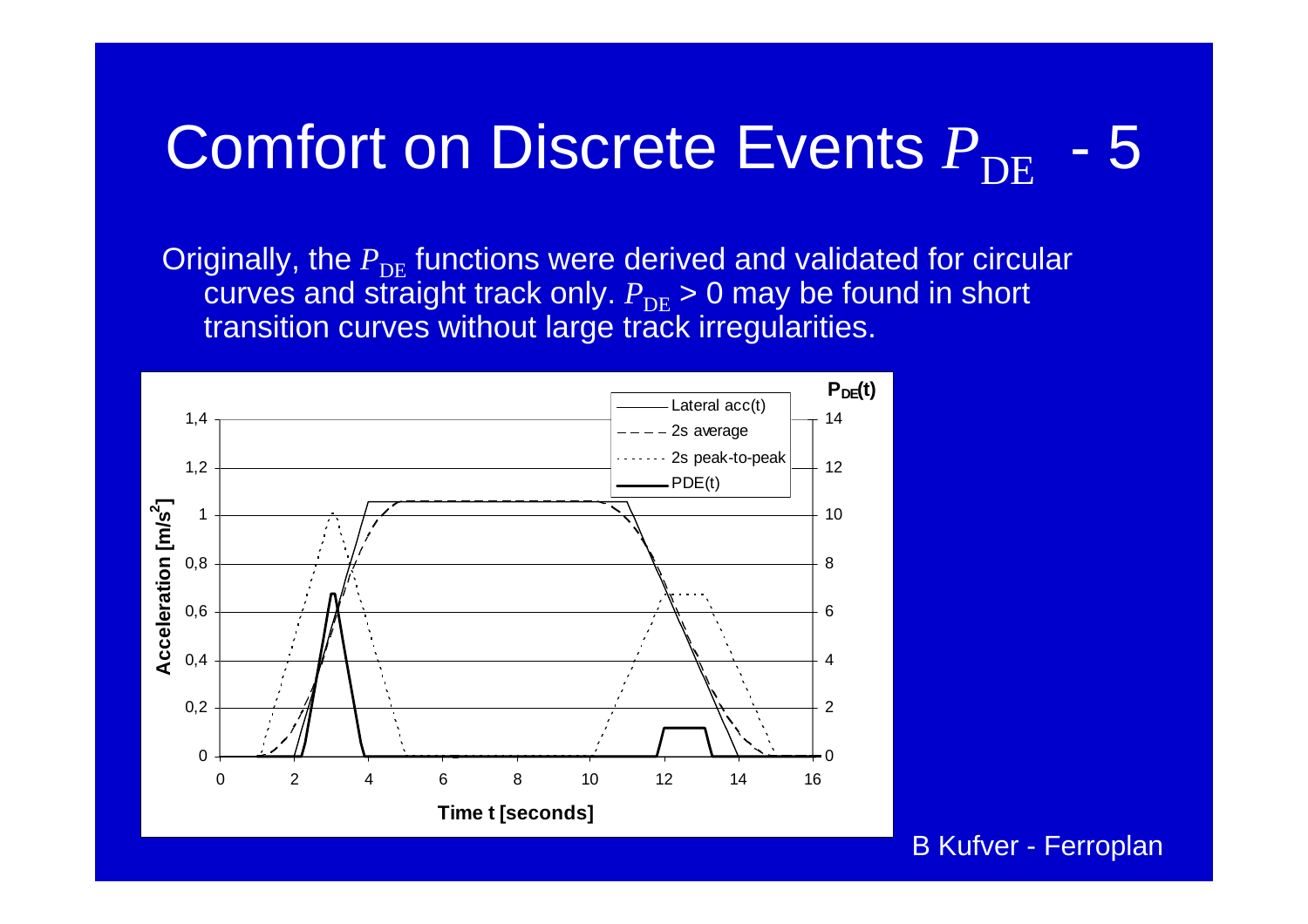#### Comfort on Curve Transitions  ${P}_{\mathrm{CT}}$ 1

 $P_{\rm CT}$  is derived from conditions on transitions curves of the  $\,$ clothoid type, evaluation starting 1 seconds before the transition curve to 1.6 seconds after the transition curve

- •Maximum lateral acceleration (averaged 1 second)
- •Maximum lateral jerk (averaged 1 second)
- •Maximum roll velocity (averaged 1 second)

$$
P_{\rm CT} = \max \left[ 28.54 \cdot |\ddot{y}_{1s}|_{\rm max} + 20.69 \cdot |\dddot{y}_{1s}| - 11.1 \right]; 0 \right]
$$

$$
+ (27.36 \cdot |\dot{\phi}_{1s}|_{\text{max}})^{2.283}
$$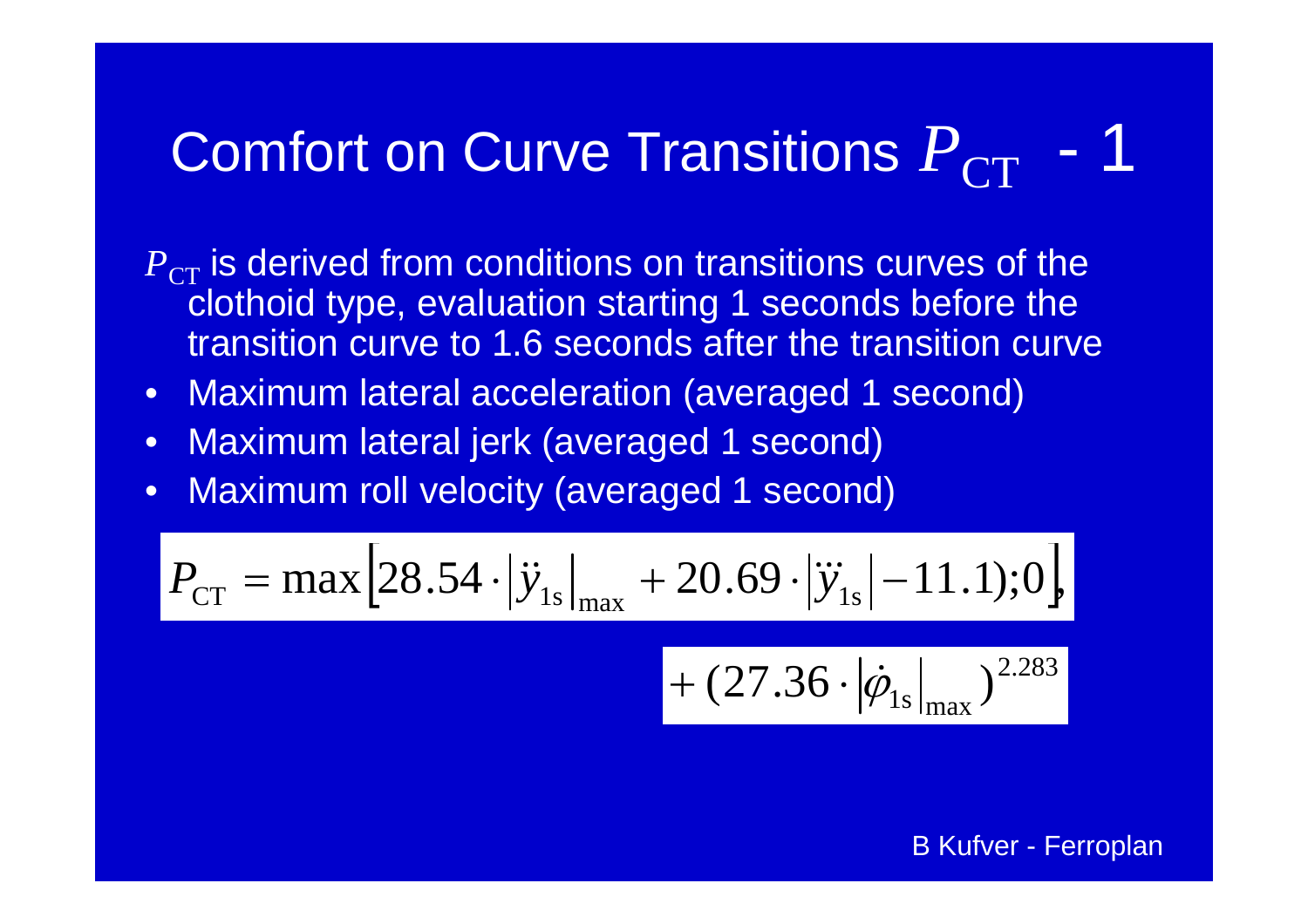#### Comfort on Curve Transitions  ${P}_{\mathrm{CT}}$ 2



$$
\ddot{y}_{1s}(t) = \frac{1}{T} \left( \ddot{y}_{1s}(t + \frac{T}{2}) - \ddot{y}_{1s}(t - \frac{T}{2}) \right)
$$

$$
\dot{\varphi}_{1s}(t) = \frac{1}{T} \int_{t-\frac{T}{2}}^{t+\frac{T}{2}} \dot{\varphi}_{\text{Wp}}^*(\tau) d\tau
$$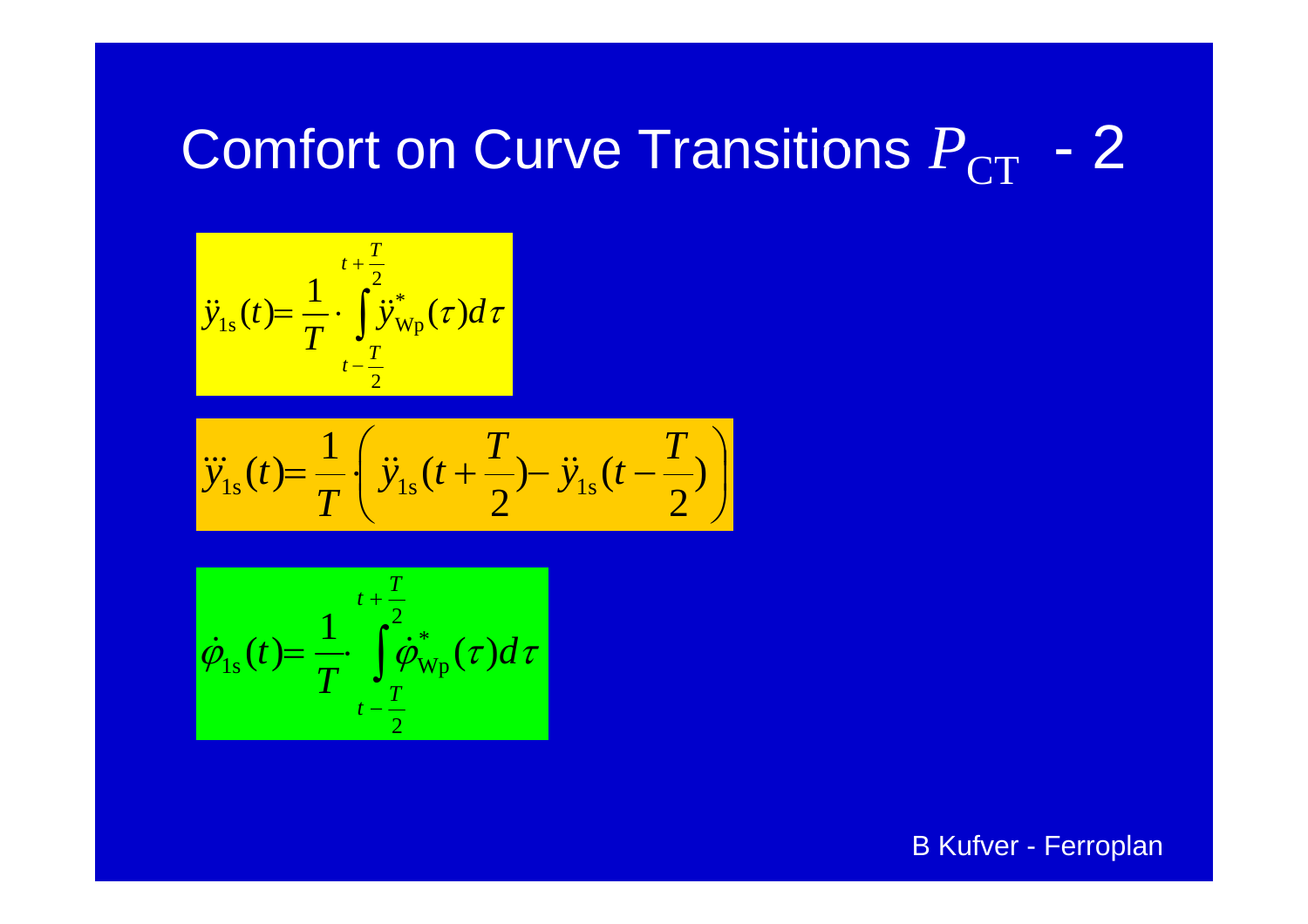#### Comfort on Curve Transitions  ${P}_{\mathrm{CT}}$ 3

$$
P_{\text{CT}}(t) = \max \{0; (28.54 \cdot |\ddot{y}_{1s}(t)|,+ 20.69 \cdot \max(\text{sign}(\ddot{y}_{1s}(t)) \cdot \dddot{y}_{1s}(\tau), \tau \in ]t - T_A - 2.6 \text{s}, t] \},
$$
  
+ (27.36 \cdot \max(|\dot{\varphi}\_{1s}(\tau)|, \tau \in ]t - T\_A - 1.6 \text{s}, t] )<sup>2.283</sup>

The parameter  $T_{\scriptscriptstyle A}$  (seconds) should be chosen large enough to allow high lateral jerk and high roll velocity to affect the evaluation even if they occur in the beginning of a long transition curve,

but small enough in order to exclude these values when they do not belong to the same transition as the lateral acceleration at the time *t*.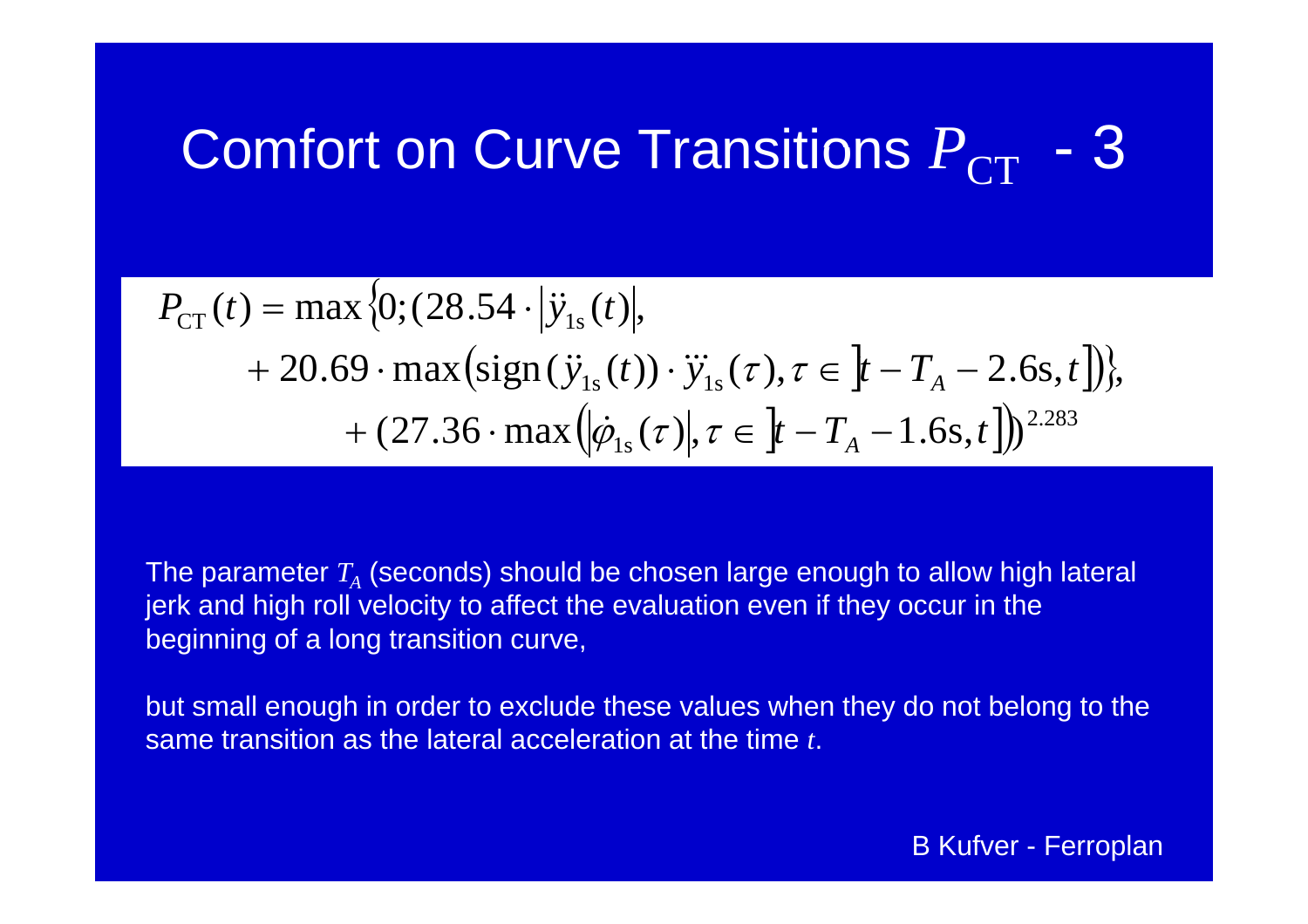The new EN 12299 (as well as the old  $ENV$ 12299) is based on research from UIC/ORE/ERRI and BRR.

- Missing knowledge #1: Monetary assessment
- Missing knowledge #2: Motion sickness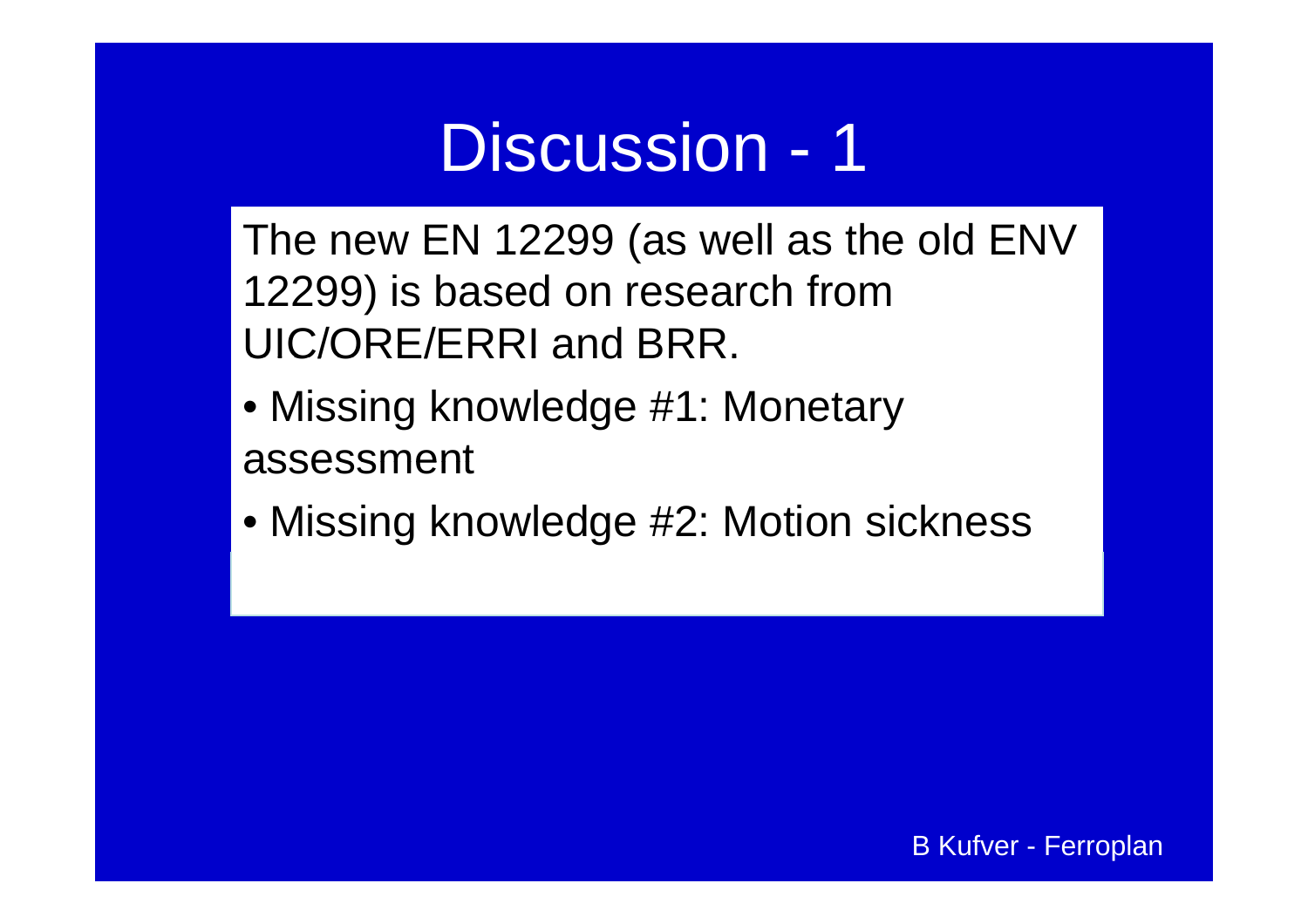The  $N_{MV}$ ,  $N_{VA}$  and  $N_{VD}$  methods:

- Believed to be valid on fairly straight lines (but not on curves)
- neglect up to 98.3% (59 of 60) of the measured rms-values
- (may) combine longitudinal (*x*), lateral (*y*) and vertical (*z*) vibration values from three different 5-second intervals.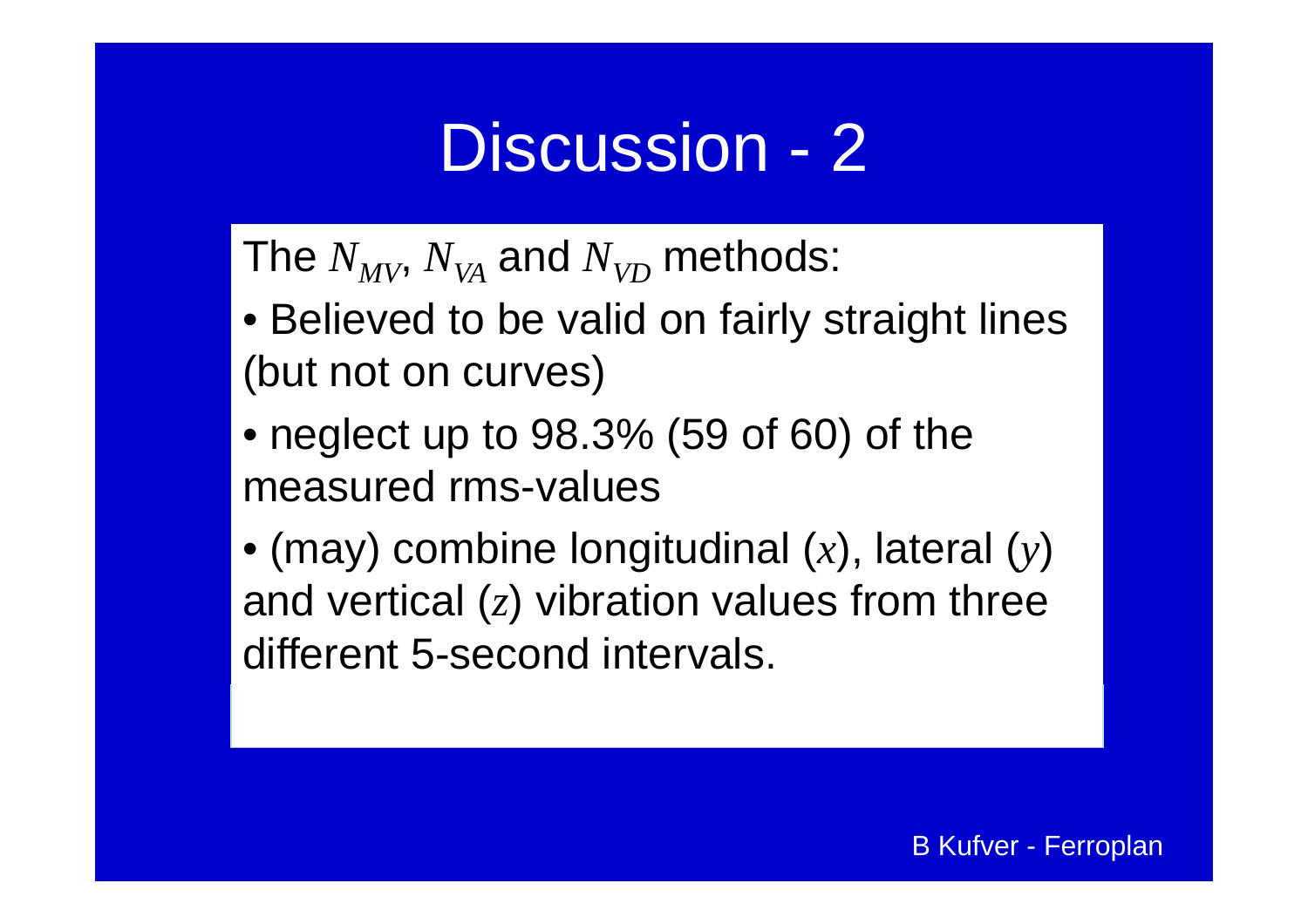$P_{\rm CT}$  and  $P_{\rm DE}$  methods:

•  $P_{\textrm{CT}}$  - clothoids and linear cant transitions only

- $P_{\textrm{CT}}$  very short straight lines or circular curves ?
- Derived from the same tests and the using almost – but not exactly - the same postprocessing (see next slide)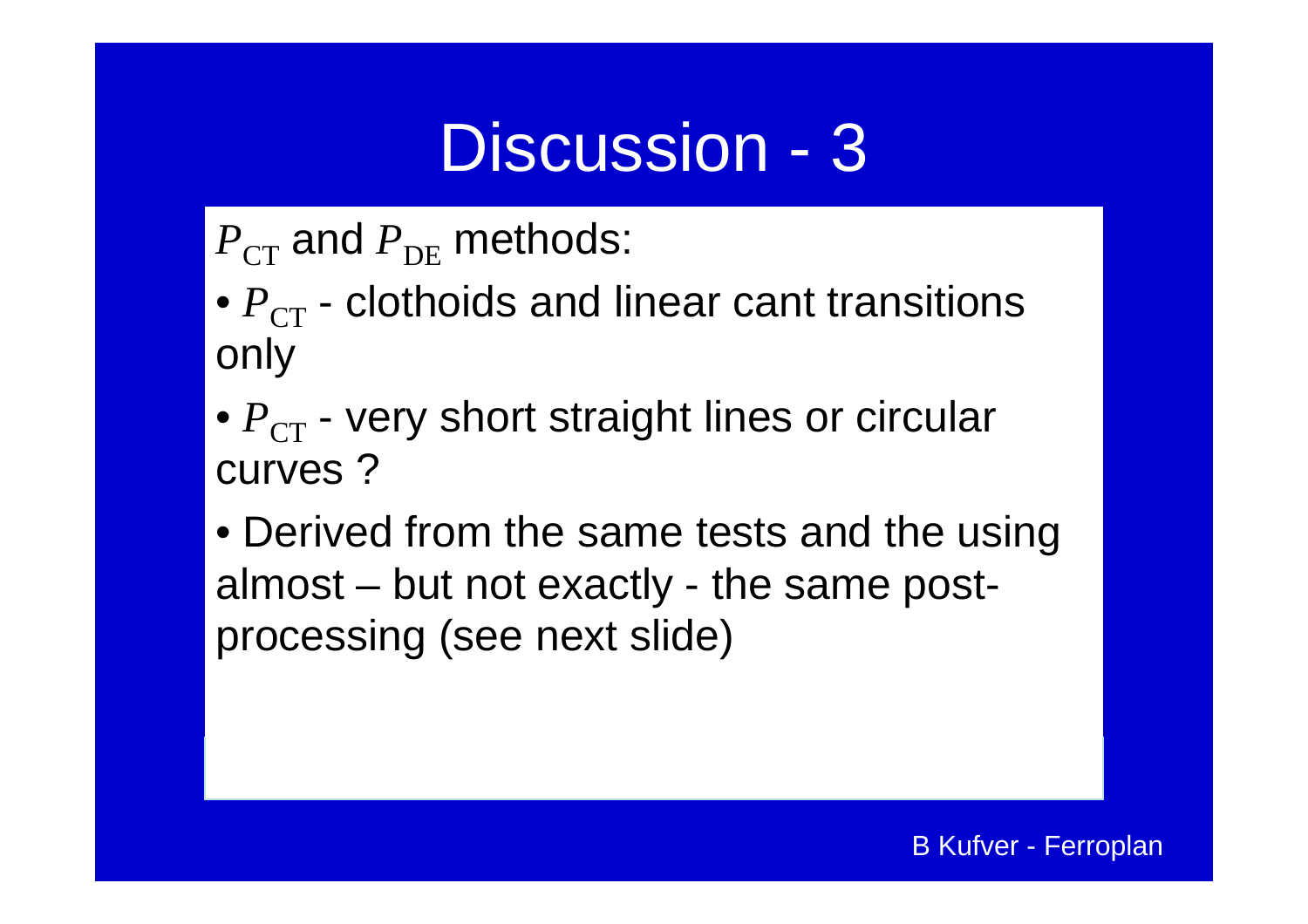

$$
\int_{-\frac{T}{2}}^{\frac{T}{2}} \tilde{y}_{\text{Wp}}^*(\tau) d\tau
$$
\n
$$
-\frac{T}{2}
$$
\n
$$
T \quad \int_{-\frac{T}{2}}^{\frac{T}{2}} \frac{|\ddot{y}_{\text{p}}(t)|}{|\ddot{y}_{\text{p}}(t)|} d\tau
$$
\n
$$
\frac{|\ddot{y}_{\text{p}}(t)|}{|\ddot{y}_{\text{p}}(t)|} = \frac{1}{T} \left| \int_{t-\frac{T}{2}}^{t+\frac{T}{2}} \frac{\tilde{y}_{\text{p}}^*(\tau)}{|\dot{y}_{\text{p}}(t)|} d\tau \right|
$$

$$
\ddot{y}_{1s}(t) = \frac{1}{T} \left( \ddot{y}_{1s}(t + \frac{T}{2}) - \ddot{y}_{1s}(t - \frac{T}{2}) \right)
$$
\n
$$
- \min \left( \ddot{y}_{P, w_{P}}^{*}(\tau), \tau \in \left[ t - \frac{T}{2}, t + \frac{T}{2} \right] \right)
$$

$$
(t)=\max\left(\ddot{y}_{P,\text{Wp}}^*(\tau),\tau\in\left[t-\frac{T}{2},t+\frac{T}{2}\right]\right),\newline-\min\left(\ddot{y}_{P,\text{Wp}}^*(\tau),\tau\in\left[t-\frac{T}{2},t+\frac{T}{2}\right]\right)
$$

$$
\dot{\varphi}_{1s}(t) = \frac{1}{T} \int_{t-\frac{T}{2}}^{t+\frac{T}{2}} \dot{\varphi}_{\text{Wp}}^*(\tau) d\tau
$$